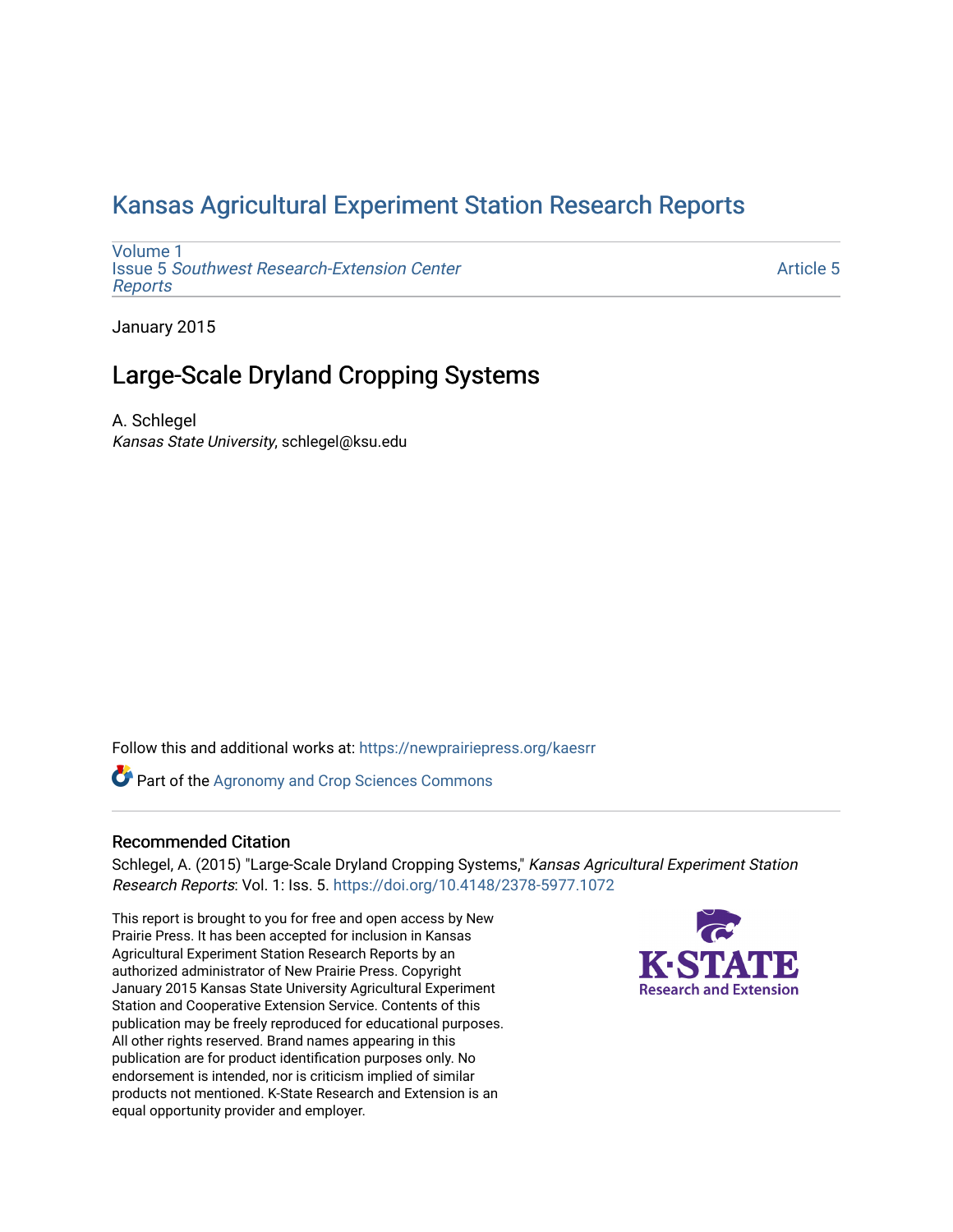# Large-Scale Dryland Cropping Systems

### **Abstract**

A large-scale dryland cropping systems research and demonstration project at the Southwest Research-Extension Center near Tribune, Kansas, evaluated two summer crops (corn and grain sorghum) along with winter wheat in crop rotations varying in length from 1 to 4 years. The rotations were continuous grain sorghum, wheat-fallow, wheat-corn-fallow, wheat-sorghum-fallow, wheat-corn-sorghum-fallow, and wheatsorghum- corn-fallow. The objective of the study is to identify cropping systems that enhance and stabilize production in rain-fed locations to optimize economic crop production. Averaged across the past 7 years, wheat yields ranged from 22 to 25 bu/a and were not affected by length of rotation. Corn and grain sorghum yields (7-year average) were about twice as great when following wheat than when following corn or grain sorghum. Grain sorghum yields were almost twice as great as those of corn in similar rotations.

### Keywords

cropping systems, tillage systems, soil fertility, irrigation, fallow replacement, forage rotations, corn, wheat, sorghum, no-till

### Creative Commons License



This work is licensed under a [Creative Commons Attribution 4.0 License](https://creativecommons.org/licenses/by/4.0/).

### Cover Page Footnote

This research project received support from the Ogallala Aquifer Initiative.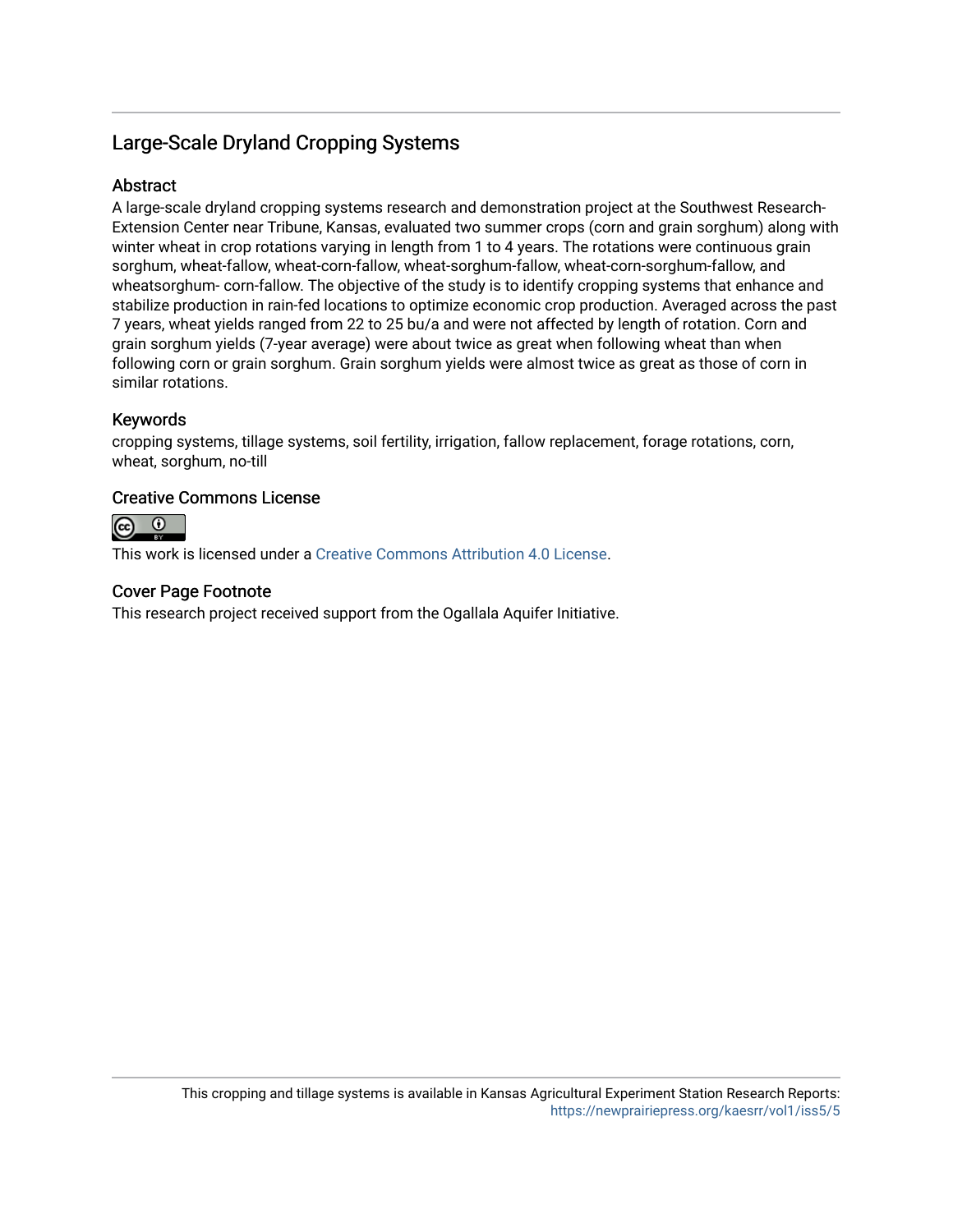

# 2015 SWREC Agricultural Research

# Large-Scale Dryland Cropping Systems

*A. Schlegel*

### Summary

A large-scale dryland cropping systems research and demonstration project at the Southwest Research-Extension Center near Tribune, Kansas, evaluated two summer crops (corn and grain sorghum) along with winter wheat in crop rotations varying in length from 1 to 4 years. The rotations were continuous grain sorghum, wheat-fallow, wheat-corn-fallow, wheat-sorghum-fallow, wheat-corn-sorghum-fallow, and wheatsorghum-corn-fallow. The objective of the study is to identify cropping systems that enhance and stabilize production in rain-fed locations to optimize economic crop production. Averaged across the past 7 years, wheat yields ranged from 22 to 25 bu/a and were not affected by length of rotation. Corn and grain sorghum yields (7-year average) were about twice as great when following wheat than when following corn or grain sorghum. Grain sorghum yields were almost twice as great as those of corn in similar rotations.

# Introduction

The purpose of this project is to research and demonstrate several multicrop rotations that are feasible for the region, along with alternative systems that are more intensive than 2- or 3-year rotations. The objectives are to (1) enhance and stabilize production of rain-fed cropping systems through the use of multiple crops and rotations, using best management practices to optimize precipitation capture and utilization for economic crop production, and (2) enhance adoption of alternative rain-fed cropping systems that provide optimal profitability.

# **Procedures**

The crop rotations are 2-year (wheat-fallow [WF]), 3-year (wheat-grain sorghum-fallow [WSF] and wheat-corn-fallow [WCF]), and 4-year rotations (wheat-corn-sorghumfallow [WCSF] and wheat-sorghum-corn-fallow [WSCF]), and continuous sorghum (SS). All rotations are grown using no-till practices except for WF, which is grown using reduced-tillage. All phases of each rotation are present each year. Plot size is a minimum of  $100 \times 450$  ft. In most instances, grain yields were determined by harvesting the center 60 ft (by entire length) of each plot with a commercial combine and determining grain weight in a weigh-wagon or combine yield monitor.

# Results and Discussion

Grain yields of wheat were above average in 2014, while grain sorghum yields were about average, and corn yields were below average (Table 1). Precipitation during late June through the rest of the summer increased grain sorghum yields more than corn

Kansas State University Agricultural Experiment Station and Cooperative Extension Service